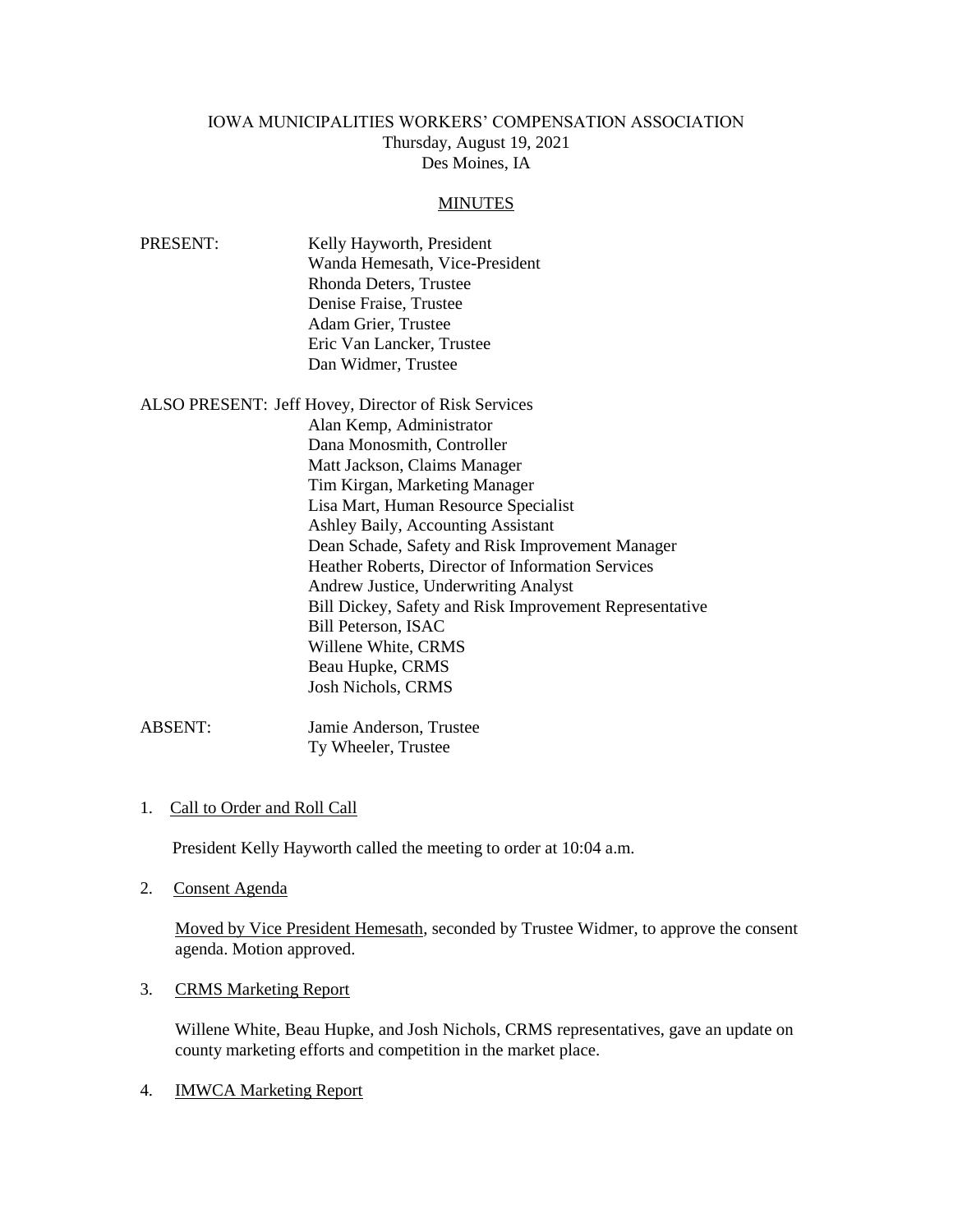IMWCA Board Meeting August 19, 2021 Page 2

The marketing manager summarized staff marketing activities.

5. Financial Report

The controller reviewed the June 30, 2021 financial report as enclosed under tab 5 of the board packet and answered board questions.

Moved by Vice-President Hemesath, seconded by Trustee Grier, to approve the financial report. Motion approved.

## 6. Audit Planning Letter

The controller reviewed the audit planning letter from RSM as enclosed under tab 6 of the board packet.

## 7. Safety and Risk Improvement Report

The safety and risk improvement manager discussed staff activities and changes.

### 8. IMWCA Grant Program

The safety and risk improvement manger discussed changes proposed to the safety grant program outlined in the memo enclosed under tab 8 of the board packet.

Moved by Trustee Grier, seconded by Trustee Deters, to approve the safety grant program changes per tab 8 of the board packet. Motion approved.

#### 9. IMWCA Website

The director of information technology reviewed the development status of the IMWCA website include Phase I, Phase II, and maintenance. Discussion ensued.

Moved by Vice-President Hemesath, seconded by Trustee Deters, to move forward with Phase II of the website project as stated in the memo under tab 9 of the board packet. Motion approved.

Moved by Trustee Widmer, seconded by Trustee Grier, to approve up to the \$150,000 consulting fees included in the current year budget for the remainder of the website Phase I and Phase II as stated in the memo under tab 9 of the board packet. Motion approved.

Moved by Trustee Widmer, seconded by Vice-President Hemesath, to move forward with a website maintenance plan of \$13,800 as stated in the memo under tab 9 of the board packet with the budget to be amended at later board meeting. Motion approved.

## 10. Annual Report of Losses and Trends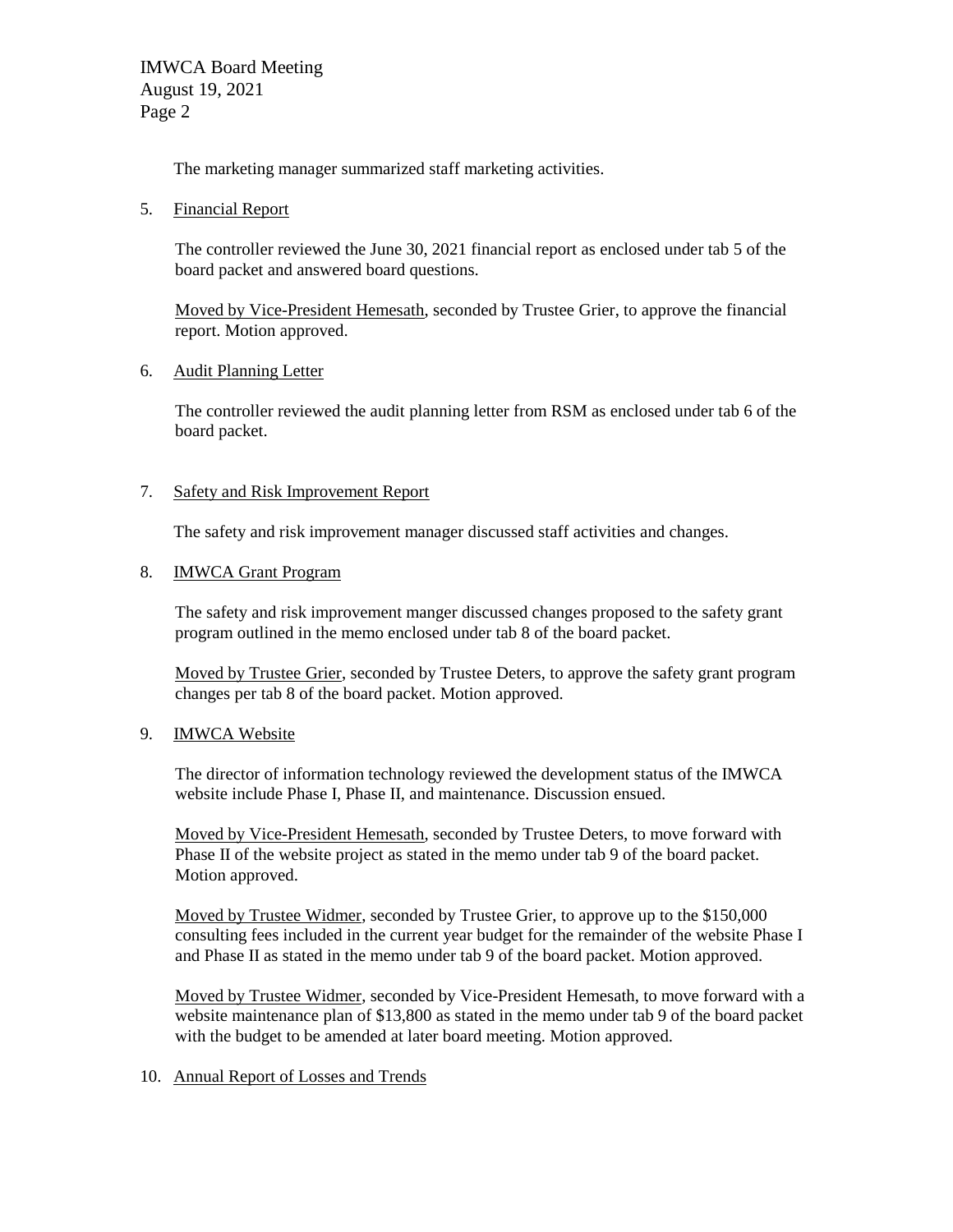The underwriting analyst examined the fiscal year 2021 losses and trends with the trustees as enclosed under tab 10 of the board packet.

### 11. Risk Management Action Plan

The underwriting analyst reviewed two members not in compliance with firefighter criteria.

Moved by Trustee Fraise, seconded by Trustee Widmer, to terminate the current 2122 policy coverage for the city of George due to non-compliance with firefighter criteria. Motion approved.

### 12. NCCI Rates

The director noted NCCI rate changes effective 1/1/2022 and the effect on IMWCA premium.

### 13. Annual Meeting and Election of Trustees

The director discussed that the Trustees with terms up for renewal have all agreed to run again for the Board of Trustees.

Moved by Trustee Deters, seconded by Vice-President Hemesath, to approve the meeting notice and mail-in ballot for election of trustees as enclosed under Tab 13 of the board packet. Motion approved.

#### 14. Other Business and Upcoming Meetings of the Board of Trustees

The next regularly scheduled board meeting for November will need a date change to be determined.

## 15. Claims Report

Moved by Trustee Deters, seconded by Trustee Widmer, to move into closed session. The board approved by roll call to move into closed session  $(21.5(1)(a))$  due to the discussion of confidential personal health information at 11:55 a.m. on August 19, 2021.

Moved by Trustee Widmer, seconded by Trustee Deters, to return to open session. The board approved by roll call to return to open session at 12:02 p.m. on August 19, 2021.

## 14. Adjournment

The meeting adjourned at 12:03 p.m.